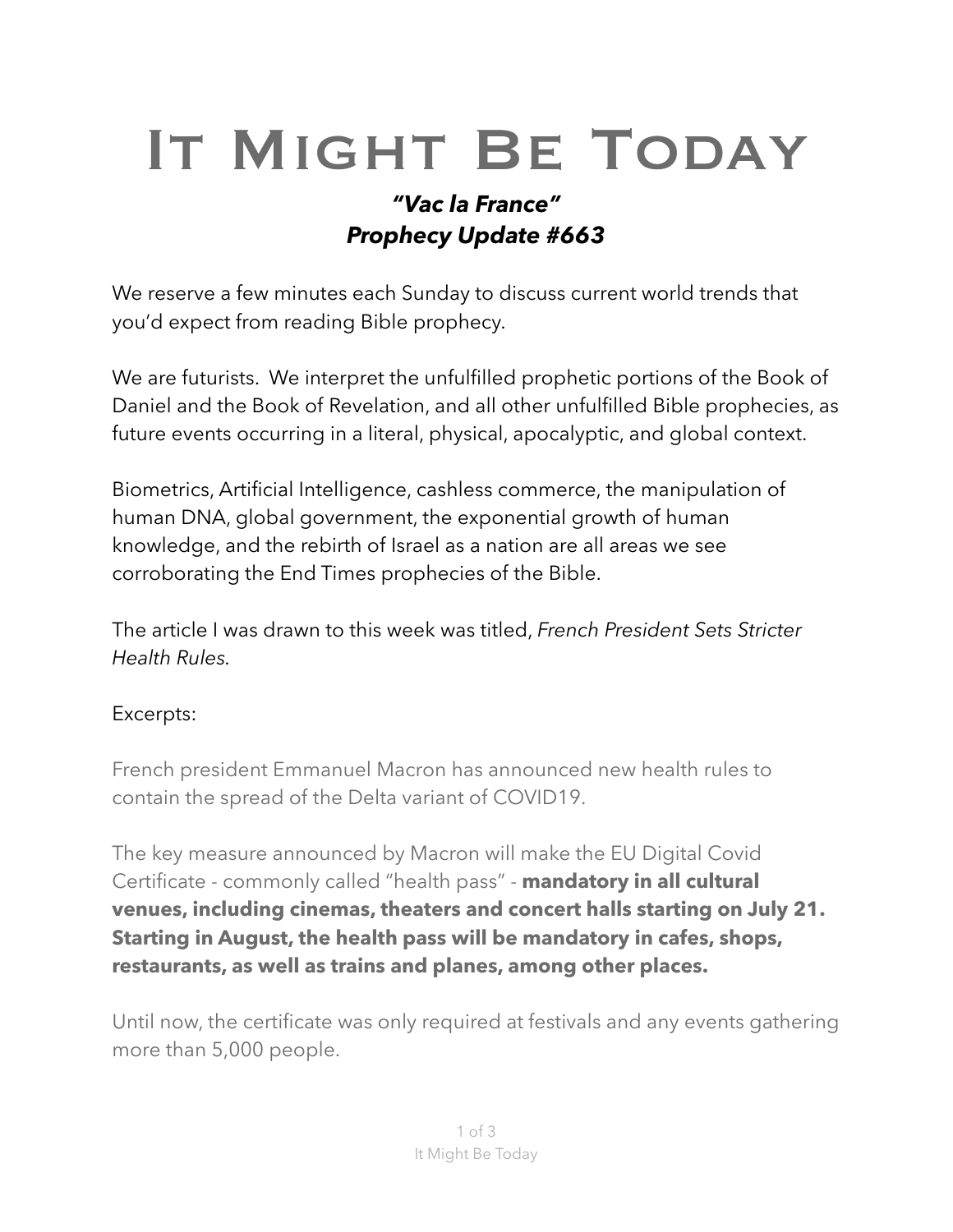Macron is also making the vaccine **mandatory for all doctors, nurses and caregivers, as well as people with health conditions or those considered "vulnerable."**

*https://variety.com/2021/global/news/emmanuel-macron-covid-health-passmandatory-1235017731/*

Another article was titled, *Prepare for mandatory COVID vaccines in September, US Army tells command.*

Mandatory vaccination that will require proof for a person to travel, for employment, dining, entertainment, and anything else that a government deems necessary, sounds too much like the Last Days prediction that at some point everyone on Earth will be subjected to a contactless, cashless system of commerce involving a 'mark' on your hand or forehead. And all of it is becoming more global in scope.

## **COVID19 vaccination is not the Mark of the Beast. Whether or not you get vaccinated is up to you.**

I am pointing to the trend the pandemic has set in terms of accelerating acceptance of the kind of system described in the Revelation.

We believe the resurrection and rapture of the church is imminent. It could happen any moment; nothing needs to happen before it. It *will* happen before the Great Tribulation.

- Jesus will return in the clouds.
- He will raise the dead in Christ.
- He will transform the bodies of living believers to glorified, resurrection bodies.
- We will all join Him in Heaven while the earth endures one final seven-year campaign of severe evangelism.

Are you ready for the rapture? If not, Get ready; Stay ready; Keep looking up.